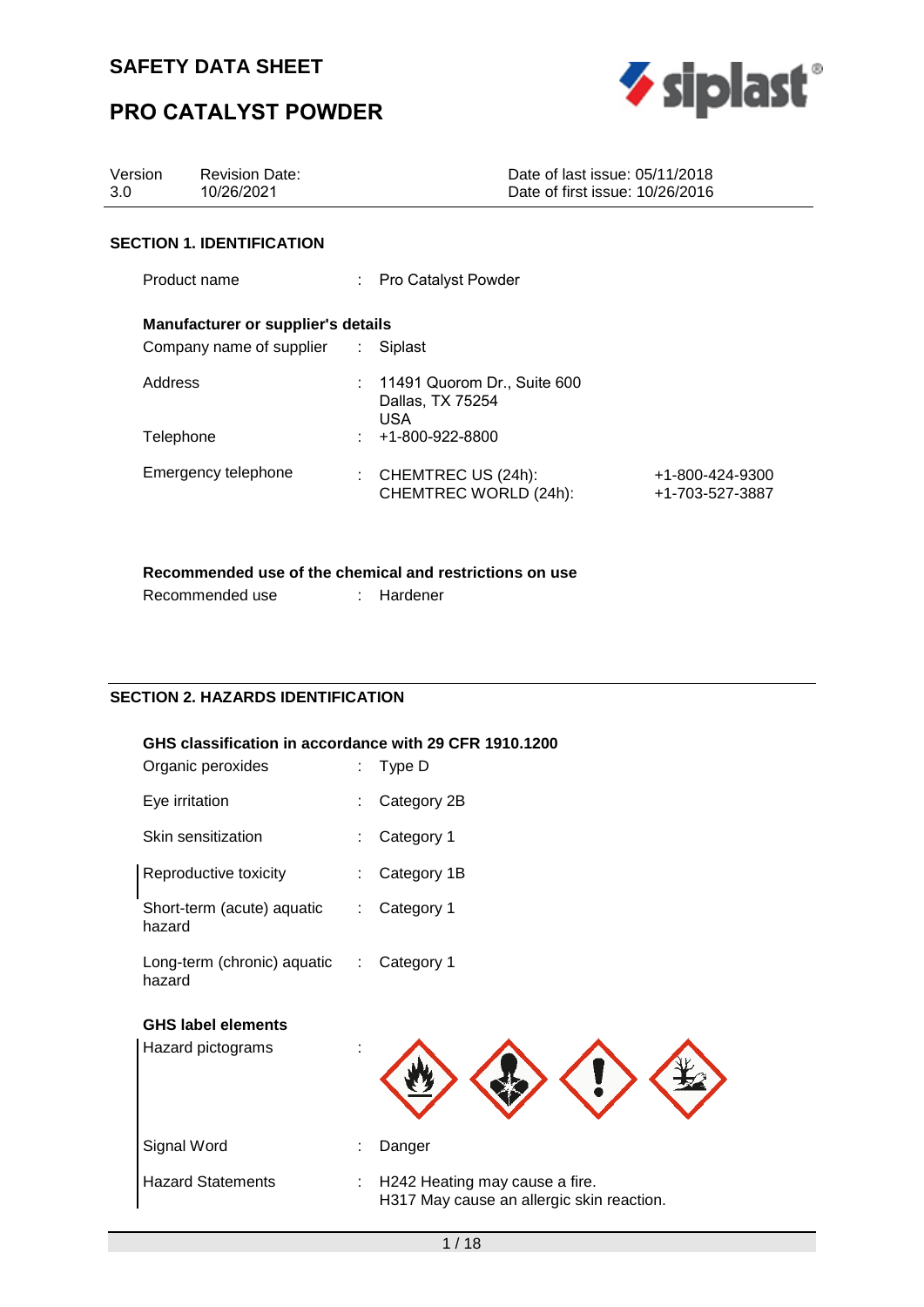# **PRO CATALYST POWDER**



| Version<br>3.0 | <b>Revision Date:</b><br>10/26/2021 | Date of last issue: 05/11/2018<br>Date of first issue: 10/26/2016                                                                                                                                                                                                                                                                                                                                                                                                                                                                                                                                                                                                                                                              |
|----------------|-------------------------------------|--------------------------------------------------------------------------------------------------------------------------------------------------------------------------------------------------------------------------------------------------------------------------------------------------------------------------------------------------------------------------------------------------------------------------------------------------------------------------------------------------------------------------------------------------------------------------------------------------------------------------------------------------------------------------------------------------------------------------------|
|                |                                     | H320 Causes eye irritation.<br>H360D May damage the unborn child.<br>H410 Very toxic to aquatic life with long lasting effects.                                                                                                                                                                                                                                                                                                                                                                                                                                                                                                                                                                                                |
|                | <b>Precautionary Statements</b>     | <b>Prevention:</b>                                                                                                                                                                                                                                                                                                                                                                                                                                                                                                                                                                                                                                                                                                             |
|                |                                     | P201 Obtain special instructions before use.<br>P202 Do not handle until all safety precautions have been read<br>and understood.<br>P210 Keep away from heat/sparks/open flames/hot surfaces.<br>No smoking.<br>P220 Keep/Store away from clothing/ strong acids, bases,<br>heavy metal salts and other reducing substances /combustible<br>materials.<br>P234 Keep only in original container.<br>P261 Avoid breathing dust/ fume/ gas/ mist/ vapors/ spray.<br>P264 Wash skin thoroughly after handling.<br>P272 Contaminated work clothing must not be allowed out of<br>the workplace.<br>P273 Avoid release to the environment.<br>P280 Wear protective gloves/ protective clothing/ eye protection/<br>face protection. |
|                |                                     | <b>Response:</b><br>P302 + P352 IF ON SKIN: Wash with plenty of soap and water.<br>P305 + P351 + P338 IF IN EYES: Rinse cautiously with water<br>for several minutes. Remove contact lenses, if present and easy<br>to do. Continue rinsing.<br>P308 + P313 IF exposed or concerned: Get medical advice/<br>attention.<br>P333 + P313 If skin irritation or rash occurs: Get medical advice/<br>attention.<br>P337 + P313 If eye irritation persists: Get medical advice/atten-<br>tion.<br>P363 Wash contaminated clothing before reuse.<br>P391 Collect spillage.                                                                                                                                                            |
|                |                                     | Storage:<br>P405 Store locked up.<br>P410 Protect from sunlight.<br>P411 + P235 Store at temperatures not exceeding < 30 °C/ <<br>86 °F. Keep cool.<br>P420 Store away from other materials.                                                                                                                                                                                                                                                                                                                                                                                                                                                                                                                                   |
|                |                                     | Disposal:                                                                                                                                                                                                                                                                                                                                                                                                                                                                                                                                                                                                                                                                                                                      |
|                |                                     | P501 Dispose of contents/ container to an approved waste dis-<br>posal plant.                                                                                                                                                                                                                                                                                                                                                                                                                                                                                                                                                                                                                                                  |

**SECTION 3. COMPOSITION/INFORMATION ON INGREDIENTS** 

Substance / Mixture : Mixture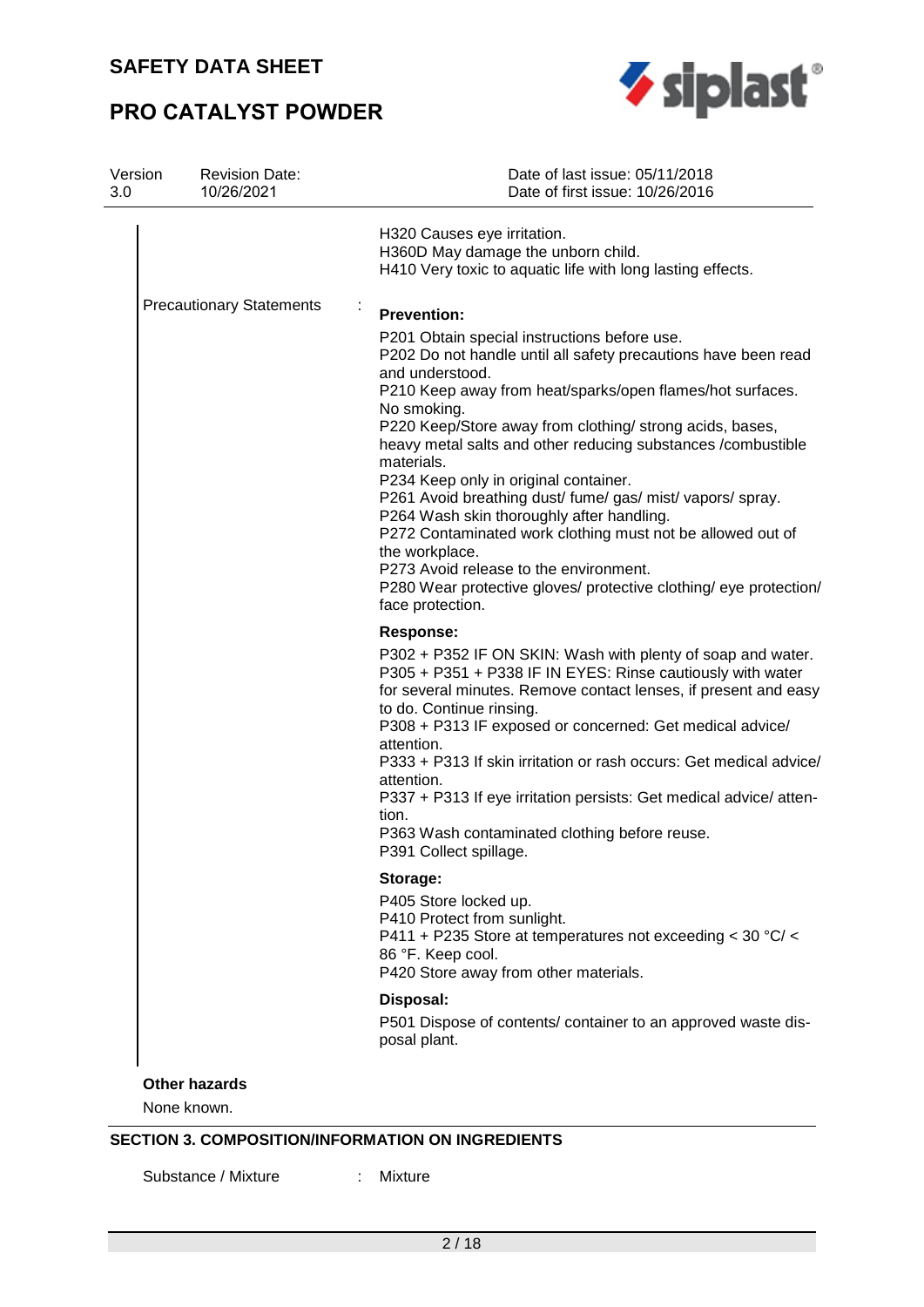



| Version<br>3.0 | <b>Revision Date:</b><br>10/26/2021                               |   |                                                                                                                              | Date of last issue: 05/11/2018<br>Date of first issue: 10/26/2016                                                                                                            |
|----------------|-------------------------------------------------------------------|---|------------------------------------------------------------------------------------------------------------------------------|------------------------------------------------------------------------------------------------------------------------------------------------------------------------------|
|                | Chemical nature                                                   |   | Organic Peroxide<br>Solid mixture                                                                                            |                                                                                                                                                                              |
|                | <b>Components</b>                                                 |   |                                                                                                                              |                                                                                                                                                                              |
|                | Chemical name                                                     |   | CAS-No.                                                                                                                      | Concentration (% w/w)                                                                                                                                                        |
|                | Dicyclohexyl phthalate                                            |   | 84-61-7                                                                                                                      | $>= 50 - 55$                                                                                                                                                                 |
|                | Dibenzoyl peroxide                                                |   | 94-36-0                                                                                                                      | $>= 45 - 50$                                                                                                                                                                 |
|                | <b>SECTION 4. FIRST AID MEASURES</b>                              |   |                                                                                                                              |                                                                                                                                                                              |
|                | General advice                                                    |   | Move out of dangerous area.<br>attendance.<br>Do not leave the victim unattended.<br>Call a physician immediately.           | Show this material safety data sheet to the doctor in                                                                                                                        |
|                | If inhaled                                                        |   | advice.<br>If symptoms persist, call a physician.                                                                            | If unconscious, place in recovery position and seek medical<br>If breathed in, move person into fresh air.                                                                   |
|                | In case of skin contact                                           |   | and shoes.<br>If on skin, rinse well with water.<br>If on clothes, remove clothes.<br>If symptoms persist, call a physician. | In case of contact, immediately flush skin with plenty of water<br>for at least 15 minutes while removing contaminated clothing<br>Wash contaminated clothing before re-use. |
|                | In case of eye contact                                            | ÷ | of water and seek medical advice.<br>Remove contact lenses.<br>Protect unharmed eye.<br>Keep eye wide open while rinsing.    | In the case of contact with eyes, rinse immediately with plenty<br>If eye irritation persists, consult a specialist.                                                         |
|                | If swallowed                                                      |   | Keep respiratory tract clear.<br>Call a physician immediately.                                                               |                                                                                                                                                                              |
|                | Most important symptoms<br>and effects, both acute and<br>delayed |   | May cause an allergic skin reaction.<br>Causes eye irritation.<br>May damage the unborn child.                               |                                                                                                                                                                              |
|                | Protection of first-aiders                                        |   |                                                                                                                              | First Aid responders should pay attention to self-protection<br>and use the recommended protective clothing                                                                  |
|                | Notes to physician                                                |   | Treat symptomatically and supportively.                                                                                      |                                                                                                                                                                              |

## **SECTION 5. FIRE-FIGHTING MEASURES**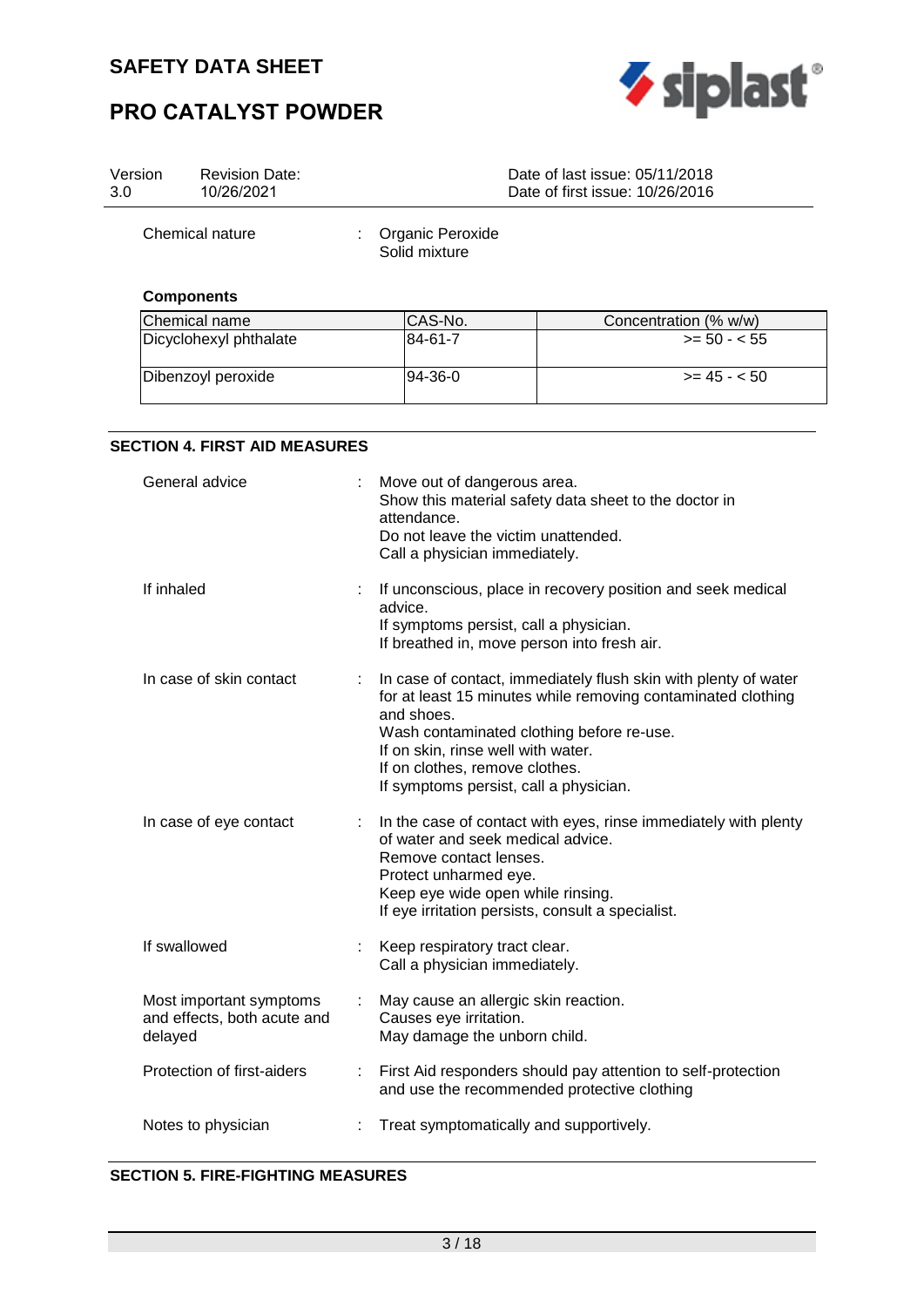# **PRO CATALYST POWDER**



| Version<br><b>Revision Date:</b><br>10/26/2021<br>3.0 |   | Date of last issue: 05/11/2018<br>Date of first issue: 10/26/2016                                                                                                                                                                                                                                                                           |
|-------------------------------------------------------|---|---------------------------------------------------------------------------------------------------------------------------------------------------------------------------------------------------------------------------------------------------------------------------------------------------------------------------------------------|
| Suitable extinguishing media                          |   | Water spray jet<br>Alcohol-resistant foam<br>Carbon dioxide (CO2)<br>Dry chemical                                                                                                                                                                                                                                                           |
| Unsuitable extinguishing<br>media                     |   | High volume water jet                                                                                                                                                                                                                                                                                                                       |
| Specific hazards during fire<br>fighting              | ÷ | Contact with incompatible materials or exposure to<br>temperatures exceeding SADT may result in a self-<br>accelerating decomposition reaction with release of flammable<br>vapors which may auto-ignite.                                                                                                                                   |
|                                                       |   | The product burns violently.<br>Flash back possible over considerable distance.<br>Vapors may form explosive mixtures with air.<br>The product will float on water and can be reignited on surface<br>water.<br>Cool closed containers exposed to fire with water spray.                                                                    |
| Specific extinguishing meth-<br>ods                   | ÷ | Do not use a solid water stream as it may scatter and spread<br>fire.<br>Remove undamaged containers from fire area if it is safe to do<br>SO.<br>Use water spray to cool unopened containers.                                                                                                                                              |
| Further information                                   |   | Collect contaminated fire extinguishing water separately. This<br>must not be discharged into drains.<br>Fire residues and contaminated fire extinguishing water must<br>be disposed of in accordance with local regulations.<br>Use extinguishing measures that are appropriate to local<br>circumstances and the surrounding environment. |
| Special protective equipment<br>for fire-fighters     |   | Wear self-contained breathing apparatus for firefighting if<br>necessary.<br>Use personal protective equipment.                                                                                                                                                                                                                             |

## **SECTION 6. ACCIDENTAL RELEASE MEASURES**

| Personal precautions, protec- :<br>tive equipment and emer-<br>gency procedures | Use personal protective equipment.<br>Avoid dust formation.<br>Avoid breathing dust.<br>Remove all sources of ignition.<br>Follow safe handling advice and personal protective<br>equipment recommendations.<br>Never return spills in original containers for re-use.<br>Treat recovered material as described in the section "Disposal<br>considerations". |
|---------------------------------------------------------------------------------|--------------------------------------------------------------------------------------------------------------------------------------------------------------------------------------------------------------------------------------------------------------------------------------------------------------------------------------------------------------|
| Environmental precautions                                                       | : Prevent product from entering drains.<br>Prevent further leakage or spillage if safe to do so.<br>If the product contaminates rivers and lakes or drains inform<br>respective authorities.                                                                                                                                                                 |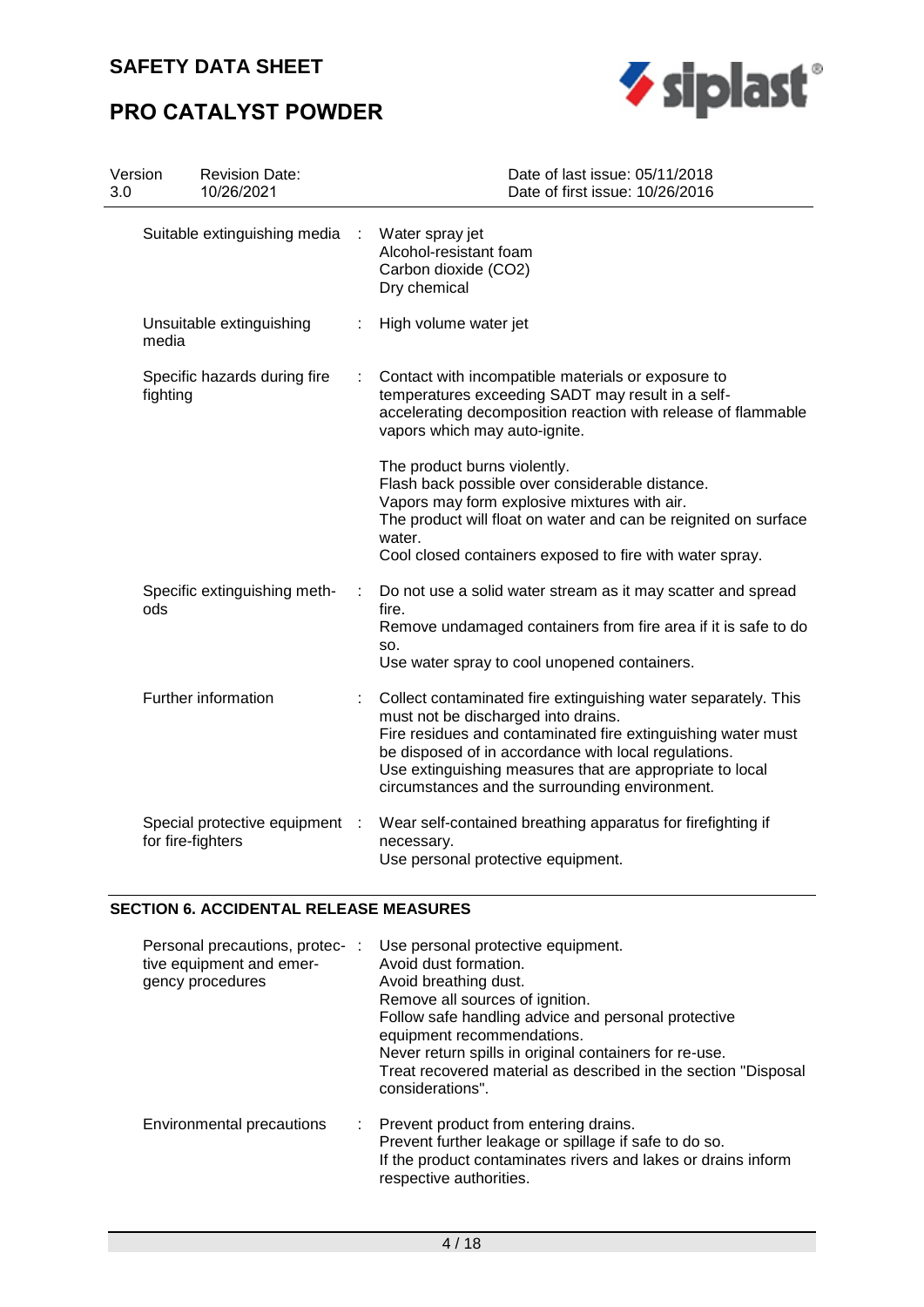

# **PRO CATALYST POWDER**

| Version | <b>Revision Date:</b>                                    | Date of last issue: 05/11/2018                                                                                                                                                                                                                                                                                                                                                                                                                                                                                                                                                                                                              |
|---------|----------------------------------------------------------|---------------------------------------------------------------------------------------------------------------------------------------------------------------------------------------------------------------------------------------------------------------------------------------------------------------------------------------------------------------------------------------------------------------------------------------------------------------------------------------------------------------------------------------------------------------------------------------------------------------------------------------------|
| 3.0     | 10/26/2021                                               | Date of first issue: 10/26/2016                                                                                                                                                                                                                                                                                                                                                                                                                                                                                                                                                                                                             |
|         | Methods and materials for<br>containment and cleaning up | Contact with incompatible substances can cause<br>decomposition at or below SADT.<br>Clear spills immediately.<br>Suppress (knock down) gases/vapors/mists with a water spray<br>jet.<br>To clean the floor and all objects contaminated by this<br>material, use plenty of water.<br>Soak up with inert absorbent material.<br>Isolate waste and do not reuse.<br>Non-sparking tools should be used.<br>Local or national regulations may apply to releases and<br>disposal of this material, as well as those materials and items<br>employed in the cleanup of releases. You will need to<br>determine which regulations are applicable. |

### **SECTION 7. HANDLING AND STORAGE**

| <b>Technical measures</b>                          |   | See Engineering measures under EXPOSURE<br>CONTROLS/PERSONAL PROTECTION section.                                                                                                                                                                                                                                                                                                                                                                                                                                                                                                                                                                                                                                                                                                                                                                                               |
|----------------------------------------------------|---|--------------------------------------------------------------------------------------------------------------------------------------------------------------------------------------------------------------------------------------------------------------------------------------------------------------------------------------------------------------------------------------------------------------------------------------------------------------------------------------------------------------------------------------------------------------------------------------------------------------------------------------------------------------------------------------------------------------------------------------------------------------------------------------------------------------------------------------------------------------------------------|
| Advice on protection against<br>fire and explosion | ÷ | Avoid dust formation.<br>Provide appropriate exhaust ventilation at places where dust<br>is formed.<br>Keep away from heat and sources of ignition.<br>Use only explosion-proof equipment.<br>Keep away from combustible material.                                                                                                                                                                                                                                                                                                                                                                                                                                                                                                                                                                                                                                             |
| Advice on safe handling                            |   | Do not breathe vapors/dust.<br>Avoid exposure - obtain special instructions before use.<br>Avoid contact with skin and eyes.<br>Take precautionary measures against static discharges.<br>Never return any product to the container from which it was<br>originally removed.<br>Provide sufficient air exchange and/or exhaust in work rooms.<br>Avoid confinement.<br>Keep away from heat, hot surfaces, sparks, open flames and<br>other ignition sources. No smoking.<br>Smoking, eating and drinking should be prohibited in the<br>application area.<br>Wash thoroughly after handling.<br>For personal protection see section 8.<br>Persons susceptible to skin sensitization problems or asthma,<br>allergies, chronic or recurrent respiratory disease should not<br>be employed in any process in which this mixture is being<br>used.<br>Protect from contamination. |
| Conditions for safe storage                        | ÷ | Avoid impurities (e.g. rust, dust, ash), risk of decomposition.<br>Electrical installations / working materials must comply with<br>the technological safety standards.<br>Containers which are opened must be carefully resealed and<br>kept upright to prevent leakage.<br>Store in original container.                                                                                                                                                                                                                                                                                                                                                                                                                                                                                                                                                                      |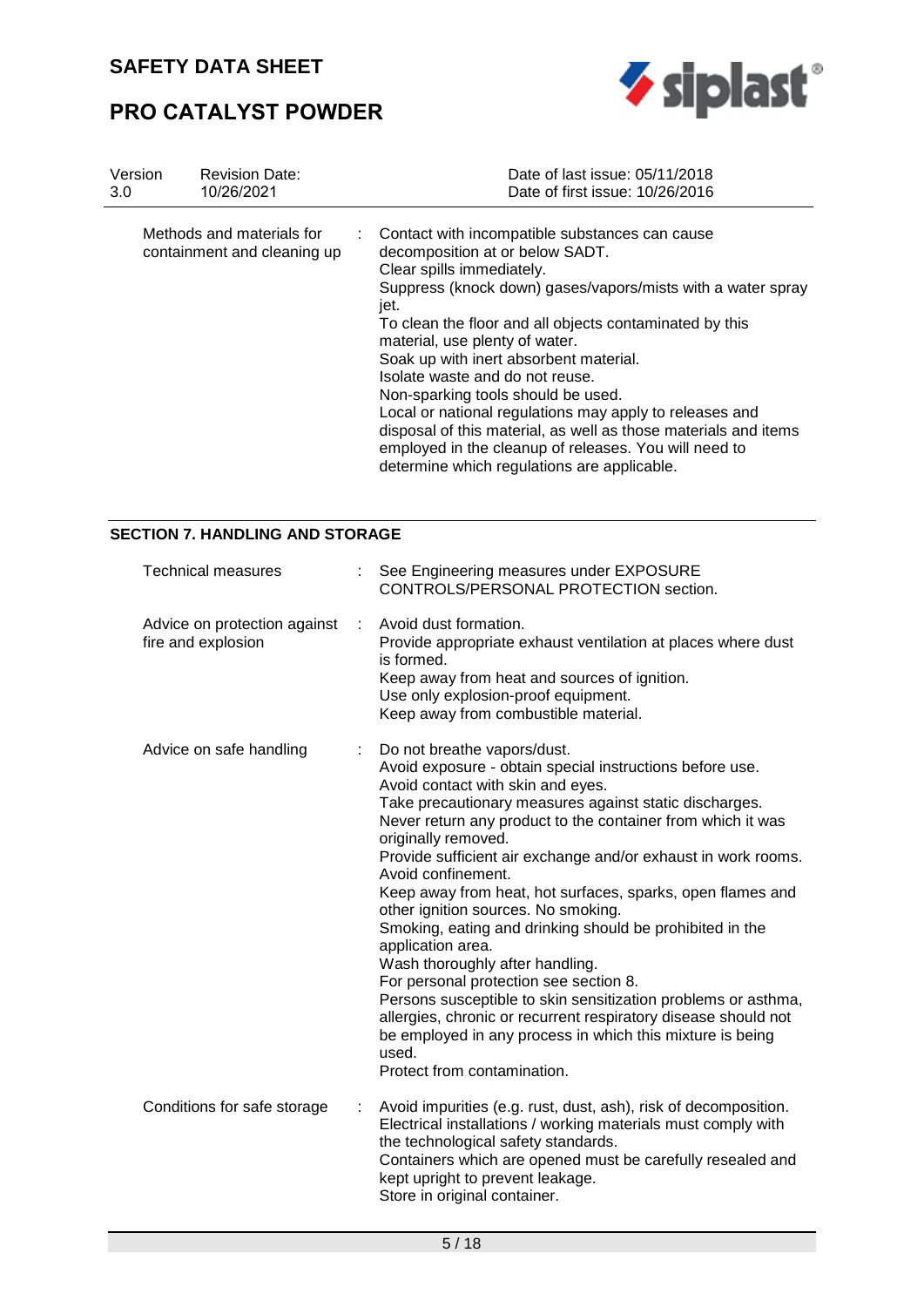

# **PRO CATALYST POWDER**

| Version<br>3.0 | <b>Revision Date:</b><br>10/26/2021           |   | Date of last issue: 05/11/2018<br>Date of first issue: 10/26/2016                                                                 |
|----------------|-----------------------------------------------|---|-----------------------------------------------------------------------------------------------------------------------------------|
|                |                                               |   | Keep containers tightly closed in a cool, well-ventilated place.<br>Store in accordance with the particular national regulations. |
|                | Materials to avoid                            |   | Keep away from strong acids, bases, heavy metal salts and<br>other reducing substances.                                           |
| perature       | Recommended storage tem- $\therefore$ < 30 °C |   |                                                                                                                                   |
|                |                                               |   | < 86 °F                                                                                                                           |
|                | Further information on stor-<br>age stability | ÷ | No decomposition if stored normally.                                                                                              |

### **SECTION 8. EXPOSURE CONTROLS/PERSONAL PROTECTION**

### **Ingredients with workplace control parameters**

| Components         | CAS-No. | Value type<br>(Form of | Control parame-<br>ters / Permissible | <b>Basis</b>     |
|--------------------|---------|------------------------|---------------------------------------|------------------|
|                    |         | exposure)              | concentration                         |                  |
| Dibenzoyl peroxide | 94-36-0 | TWA                    | $5 \text{ mg/m}$                      | <b>ACGIH</b>     |
|                    |         | <b>TWA</b>             | $5 \text{ mg/m}$ 3                    | <b>NIOSH REL</b> |
|                    |         | TWA                    | $5 \text{ mg/m}$ 3                    | OSHA Z-1         |
|                    |         | TWA                    | $5 \text{ mg/m}$ 3                    | OSHA P0          |

**Engineering measures** : Minimize workplace exposure concentrations.

| Personal protective equipment                                        |                                                                                                                                                                                                                                                                                                                                                                   |  |  |  |
|----------------------------------------------------------------------|-------------------------------------------------------------------------------------------------------------------------------------------------------------------------------------------------------------------------------------------------------------------------------------------------------------------------------------------------------------------|--|--|--|
| Respiratory protection                                               | : In the case of dust or aerosol formation use respirator with an<br>approved filter.                                                                                                                                                                                                                                                                             |  |  |  |
| Filter type                                                          | Filter type P                                                                                                                                                                                                                                                                                                                                                     |  |  |  |
| Hand protection<br>Material<br>Break through time<br>Glove thickness | : butyl-rubber<br>$: z = 480$ min<br>$: 0.5$ mm                                                                                                                                                                                                                                                                                                                   |  |  |  |
| Remarks                                                              | Choose gloves to protect hands against chemicals depending<br>on the concentration and quantity of the hazardous<br>substance and specific to place of work.<br>For special applications, we recommend clarifying the<br>resistance to chemicals of the aforementioned protective<br>gloves with the glove Wash hands before breaks and at the<br>end of workday. |  |  |  |
| Eye protection                                                       | Tightly fitting safety goggles<br>Please wear suitable protective goggles. Also wear face<br>protection if there is a splash hazard.<br>Ensure that eyewash stations and safety showers are close<br>to the workstation location.                                                                                                                                 |  |  |  |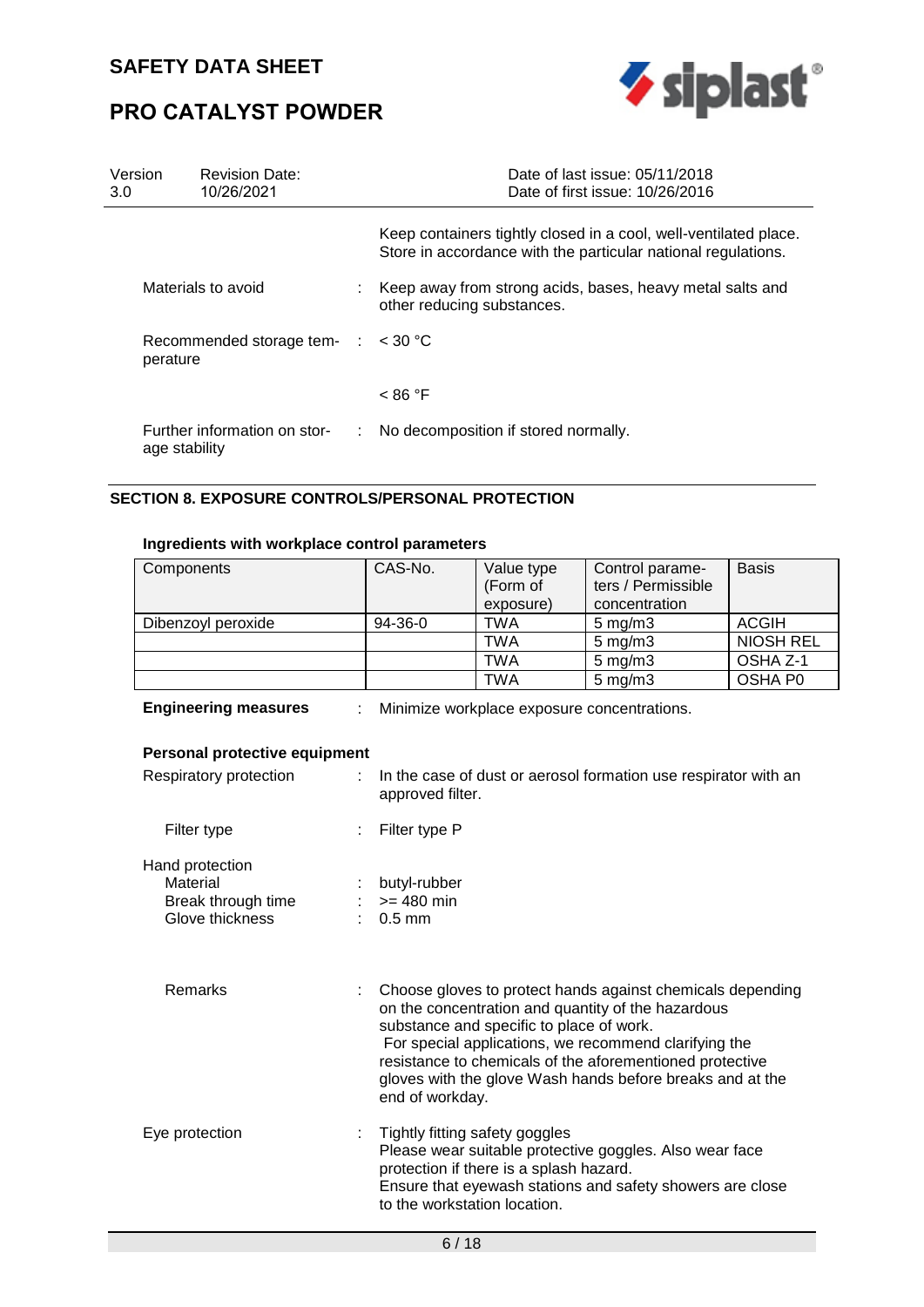

# **PRO CATALYST POWDER**

| Version<br>3.0   | <b>Revision Date:</b><br>10/26/2021 | Date of last issue: 05/11/2018<br>Date of first issue: 10/26/2016                                                                                                        |
|------------------|-------------------------------------|--------------------------------------------------------------------------------------------------------------------------------------------------------------------------|
|                  | Skin and body protection            | Select appropriate protective clothing based on chemical<br>÷<br>resistance data and an assessment of the local exposure<br>potential.                                   |
| Hygiene measures |                                     | Keep away from food and drink.<br>When using do not eat or drink.<br>When using do not smoke.<br>Wash hands before breaks and immediately after handling<br>the product. |

### **SECTION 9. PHYSICAL AND CHEMICAL PROPERTIES**

| Appearance                                                       |   | powder                                                                                                                                                                                               |
|------------------------------------------------------------------|---|------------------------------------------------------------------------------------------------------------------------------------------------------------------------------------------------------|
| Color                                                            |   | white                                                                                                                                                                                                |
| Odor                                                             |   | aromatic                                                                                                                                                                                             |
| pH                                                               |   | No data available                                                                                                                                                                                    |
| Melting point/range                                              |   | Decomposition: Decomposes below the melting point.                                                                                                                                                   |
| Boiling point/boiling range                                      |   | Not applicable                                                                                                                                                                                       |
| Flash point                                                      |   | Not applicable                                                                                                                                                                                       |
| Flammability (solid, gas)                                        |   | Not applicable                                                                                                                                                                                       |
| Upper explosion limit / Upper<br>flammability limit              |   | No data available                                                                                                                                                                                    |
| Lower explosion limit / Lower<br>$\sim$ 1.<br>flammability limit |   | No data available                                                                                                                                                                                    |
| Vapor pressure                                                   |   | No data available                                                                                                                                                                                    |
| Density                                                          |   | No data available                                                                                                                                                                                    |
| Solubility(ies)<br>Water solubility                              |   | insoluble                                                                                                                                                                                            |
| Solubility in other solvents                                     | ÷ | Solvent: Phthalates<br>Description: soluble                                                                                                                                                          |
| Self-Accelerating decomposi-<br>tion temperature (SADT)          |   | 60 °C<br>Method: UN-Test H.4<br>SADT-Self Accelerating Decomposition Temperature. Lowest<br>temperature at which the tested package size will undergo a<br>self-accelerating decomposition reaction. |

Viscosity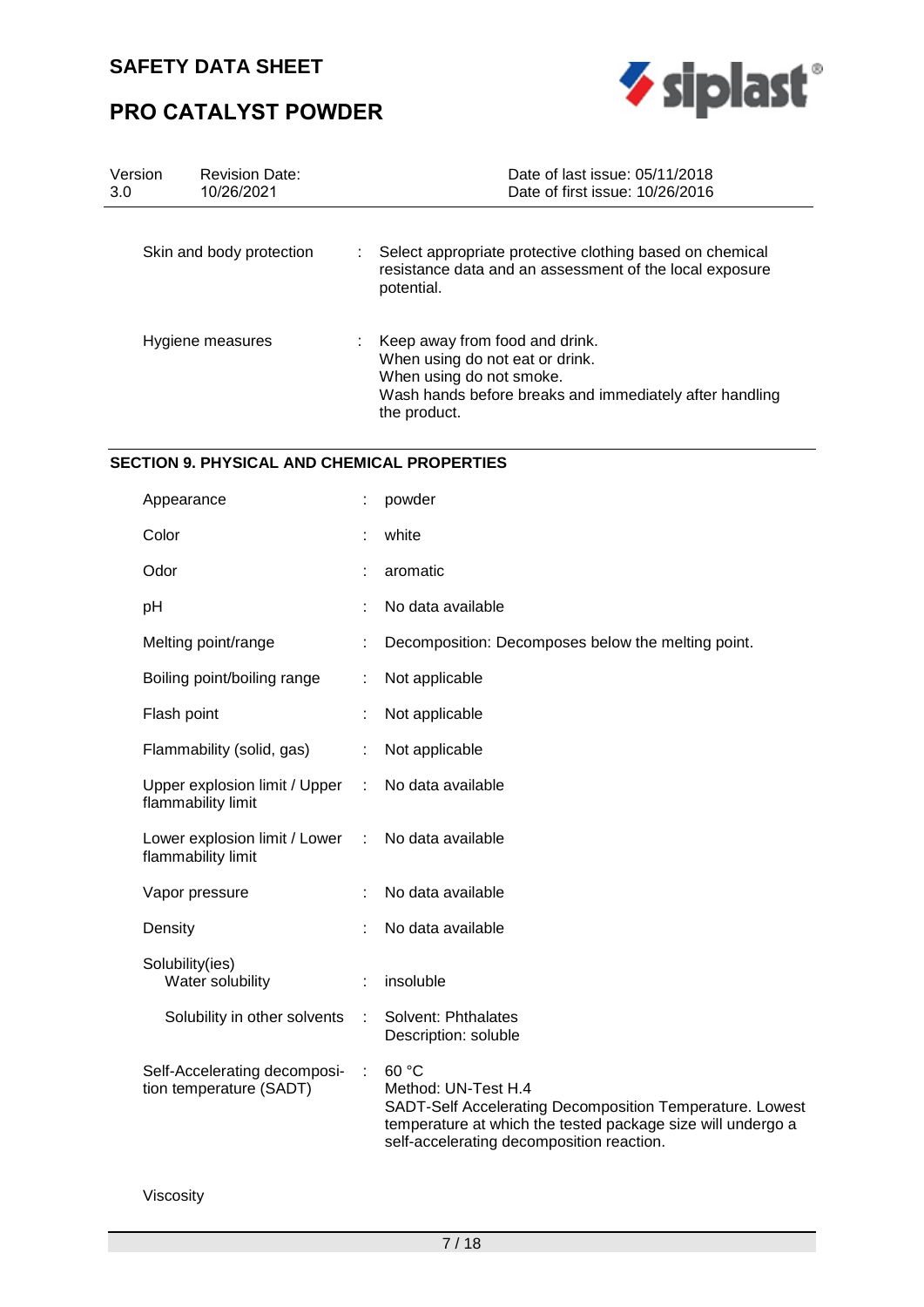# **PRO CATALYST POWDER**



| Version<br>3.0       | <b>Revision Date:</b><br>10/26/2021         | Date of last issue: 05/11/2018<br>Date of first issue: 10/26/2016                                                                                                  |  |
|----------------------|---------------------------------------------|--------------------------------------------------------------------------------------------------------------------------------------------------------------------|--|
|                      | Viscosity, dynamic                          | Not applicable                                                                                                                                                     |  |
|                      | Viscosity, kinematic                        | No data available                                                                                                                                                  |  |
|                      | <b>Explosive properties</b>                 | Not explosive                                                                                                                                                      |  |
| Oxidizing properties |                                             | The substance or mixture is not classified as oxidizing.<br>Organic peroxide                                                                                       |  |
|                      | <b>SECTION 10. STABILITY AND REACTIVITY</b> |                                                                                                                                                                    |  |
|                      | Reactivity                                  | Stable under recommended storage conditions.                                                                                                                       |  |
|                      | Chemical stability                          | Stable under recommended storage conditions.                                                                                                                       |  |
|                      | Possibility of hazardous reac-<br>tions     | Dust may form explosive mixture in air.                                                                                                                            |  |
|                      | Conditions to avoid                         | Protect from contamination.<br>Contact with incompatible substances can cause<br>decomposition at or below SADT.<br>Heat, flames and sparks.<br>Avoid confinement. |  |
|                      | Incompatible materials                      | Accelerators, strong acids and bases, heavy metals and<br>heavy metal salts, reducing agents                                                                       |  |
|                      | Hazardous decomposition<br>products         | Irritant, caustic, flammable, noxious/toxic gases and vapours<br>can develop in the case of fire and decomposition                                                 |  |

## **SECTION 11. TOXICOLOGICAL INFORMATION**

### **Acute toxicity**

Not classified based on available information.

 **Components:** 

## **Dicyclohexyl phthalate:**

| Acute oral toxicity        | : LD50 (Rat): $> 2,000$ mg/kg<br>Method: OECD Test Guideline 423<br>Assessment: The substance or mixture has no acute oral tox-<br>icity |
|----------------------------|------------------------------------------------------------------------------------------------------------------------------------------|
| Acute dermal toxicity      | : LD50 (Rat): $>$ 2,000 mg/kg<br>Method: OECD Test Guideline 402<br>Assessment: The substance or mixture has no acute dermal<br>toxicity |
| <b>Dibenzoyl peroxide:</b> |                                                                                                                                          |

| Acute oral toxicity |  | : LD50 (Rat): $>$ 5,000 mg/kg                               |
|---------------------|--|-------------------------------------------------------------|
|                     |  | Method: OECD Test Guideline 401                             |
|                     |  | Assessment: The substance or mixture has no acute oral tox- |
|                     |  |                                                             |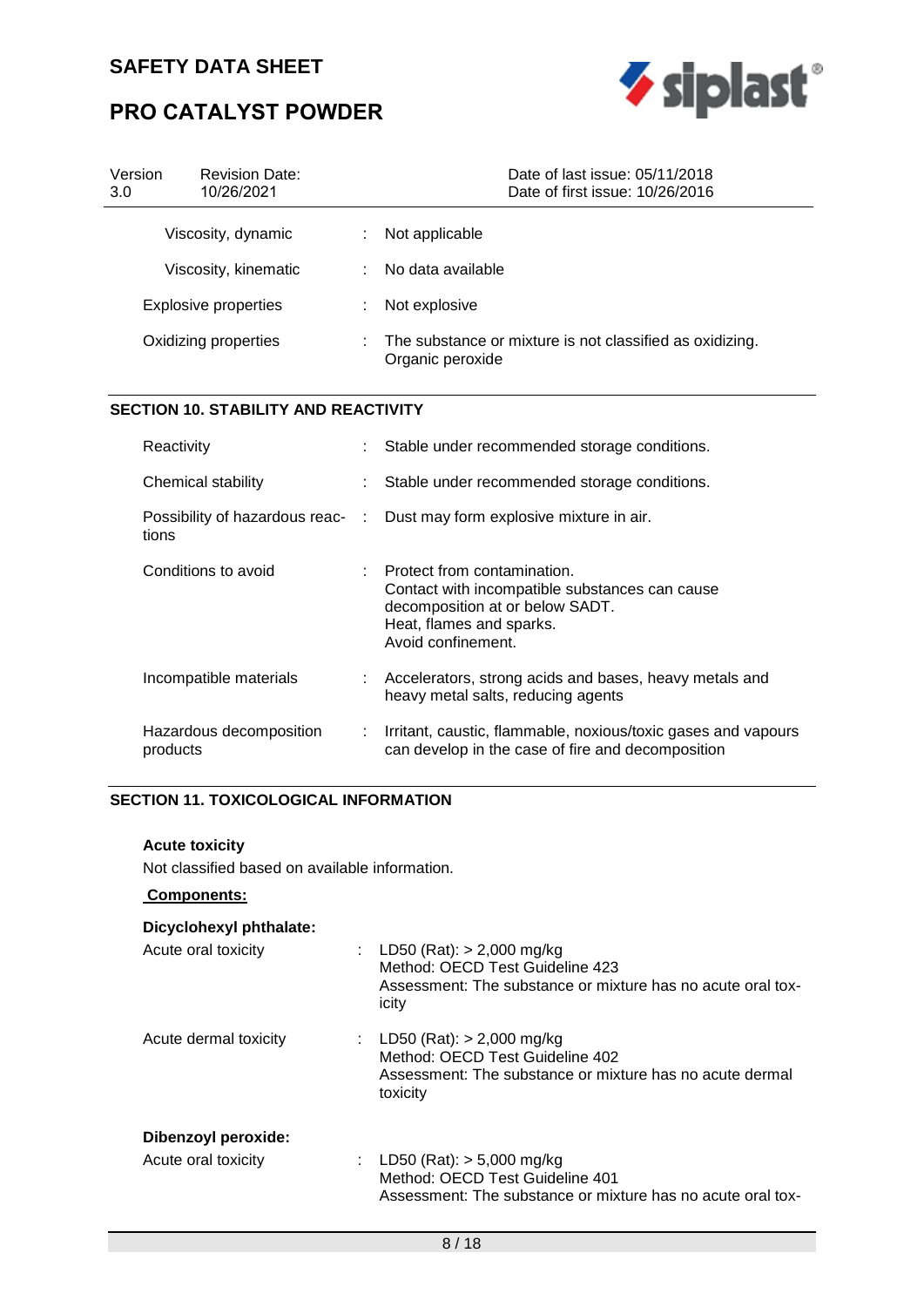# **PRO CATALYST POWDER**



| Version<br>3.0    | <b>Revision Date:</b><br>10/26/2021                               | Date of last issue: 05/11/2018<br>Date of first issue: 10/26/2016                                                                                                                            |
|-------------------|-------------------------------------------------------------------|----------------------------------------------------------------------------------------------------------------------------------------------------------------------------------------------|
|                   |                                                                   | icity                                                                                                                                                                                        |
|                   | Acute inhalation toxicity                                         | : $LC50 (Rat): > 24.3 mg/l$<br>Exposure time: 4 h<br>Test atmosphere: vapor<br>Method: OECD Test Guideline 403<br>Assessment: The substance or mixture has no acute inhala-<br>tion toxicity |
|                   | Acute dermal toxicity                                             | : Remarks: No data available                                                                                                                                                                 |
|                   | <b>Skin corrosion/irritation</b>                                  |                                                                                                                                                                                              |
|                   | Not classified based on available information.                    |                                                                                                                                                                                              |
| <b>Product:</b>   |                                                                   |                                                                                                                                                                                              |
| Remarks           |                                                                   | May cause skin irritation in susceptible persons.                                                                                                                                            |
|                   | Components:                                                       |                                                                                                                                                                                              |
|                   | Dicyclohexyl phthalate:                                           |                                                                                                                                                                                              |
| Result            |                                                                   | No skin irritation                                                                                                                                                                           |
|                   | <b>Dibenzoyl peroxide:</b>                                        |                                                                                                                                                                                              |
| Species<br>Result |                                                                   | : Rabbit<br>No skin irritation                                                                                                                                                               |
|                   | Serious eye damage/eye irritation                                 |                                                                                                                                                                                              |
|                   | Causes eye irritation.                                            |                                                                                                                                                                                              |
| Product:          |                                                                   |                                                                                                                                                                                              |
| Remarks           |                                                                   | Product dust may be irritating to eyes, skin and respiratory<br>system.                                                                                                                      |
|                   | <b>Components:</b>                                                |                                                                                                                                                                                              |
|                   | Dicyclohexyl phthalate:                                           |                                                                                                                                                                                              |
| Result            |                                                                   | No eye irritation                                                                                                                                                                            |
|                   | <b>Dibenzoyl peroxide:</b>                                        |                                                                                                                                                                                              |
| Species           |                                                                   | Rabbit                                                                                                                                                                                       |
| Result            |                                                                   | Irritation to eyes, reversing within 7 days                                                                                                                                                  |
|                   | Respiratory or skin sensitization                                 |                                                                                                                                                                                              |
|                   | <b>Skin sensitization</b><br>May cause an allergic skin reaction. |                                                                                                                                                                                              |
|                   | <b>Respiratory sensitization</b>                                  |                                                                                                                                                                                              |
|                   | Not classified based on available information.                    |                                                                                                                                                                                              |
|                   |                                                                   |                                                                                                                                                                                              |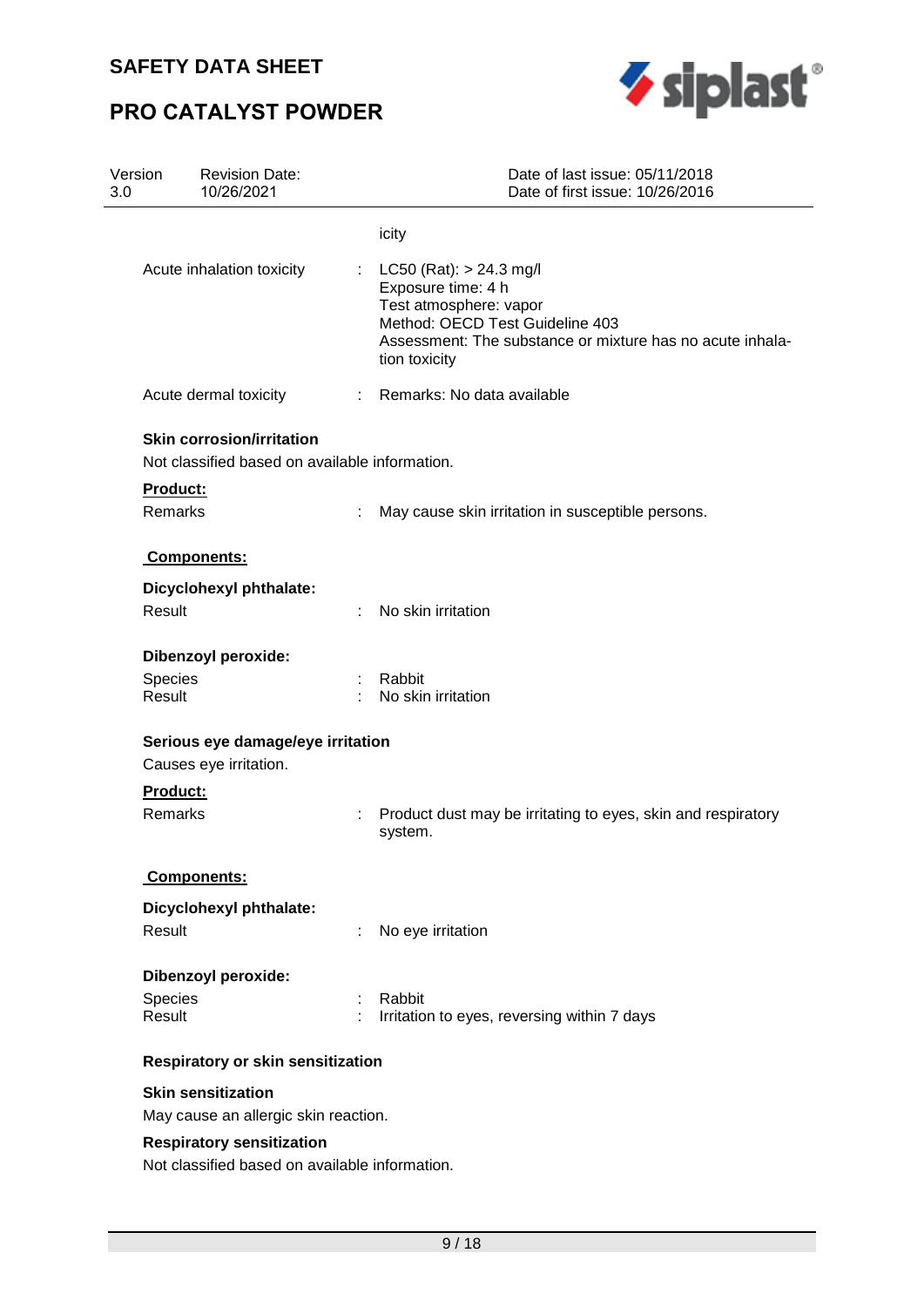# **PRO CATALYST POWDER**



| Version<br>3.0 |                          | <b>Revision Date:</b><br>10/26/2021            | Date of last issue: 05/11/2018<br>Date of first issue: 10/26/2016                                                                                           |  |  |
|----------------|--------------------------|------------------------------------------------|-------------------------------------------------------------------------------------------------------------------------------------------------------------|--|--|
|                | Product:                 |                                                |                                                                                                                                                             |  |  |
|                | Remarks                  |                                                | Causes sensitization.                                                                                                                                       |  |  |
|                |                          | Components:                                    |                                                                                                                                                             |  |  |
|                |                          | Dicyclohexyl phthalate:                        |                                                                                                                                                             |  |  |
|                |                          | Routes of exposure                             | Skin contact                                                                                                                                                |  |  |
|                | Species<br>Result        |                                                | Mouse<br>May cause sensitization by skin contact.                                                                                                           |  |  |
|                |                          |                                                |                                                                                                                                                             |  |  |
|                |                          | <b>Dibenzoyl peroxide:</b>                     |                                                                                                                                                             |  |  |
|                |                          | Routes of exposure                             | Skin contact                                                                                                                                                |  |  |
|                | <b>Species</b><br>Method |                                                | Mouse<br>Local lymph node assay (LLNA)                                                                                                                      |  |  |
|                | Result                   |                                                | May cause sensitization by skin contact.                                                                                                                    |  |  |
|                |                          |                                                |                                                                                                                                                             |  |  |
|                |                          | <b>Germ cell mutagenicity</b>                  |                                                                                                                                                             |  |  |
|                |                          | Not classified based on available information. |                                                                                                                                                             |  |  |
|                |                          | Components:                                    |                                                                                                                                                             |  |  |
|                |                          | Dicyclohexyl phthalate:                        |                                                                                                                                                             |  |  |
|                |                          | Genotoxicity in vitro                          | : Result: negative<br>Remarks: In vitro tests did not show mutagenic effects                                                                                |  |  |
|                |                          | Genotoxicity in vivo                           | Remarks: No data available                                                                                                                                  |  |  |
|                |                          | <b>Dibenzoyl peroxide:</b>                     |                                                                                                                                                             |  |  |
|                |                          | Genotoxicity in vitro                          | Result: negative<br>Remarks: In vitro tests did not show mutagenic effects                                                                                  |  |  |
|                |                          | Genotoxicity in vivo                           | Result: negative<br>Remarks: In vivo tests did not show mutagenic effects                                                                                   |  |  |
|                |                          | Carcinogenicity                                |                                                                                                                                                             |  |  |
|                |                          | Not classified based on available information. |                                                                                                                                                             |  |  |
|                |                          | Components:                                    |                                                                                                                                                             |  |  |
|                |                          | Dicyclohexyl phthalate:                        |                                                                                                                                                             |  |  |
|                | Remarks                  |                                                | This information is not available.                                                                                                                          |  |  |
|                |                          | <b>Dibenzoyl peroxide:</b>                     |                                                                                                                                                             |  |  |
|                | Remarks                  |                                                | Not classified due to data which are conclusive although insuf-<br>ficient for classification.                                                              |  |  |
|                | <b>IARC</b>              |                                                | No ingredient of this product present at levels greater than or equal to 0.1% is<br>identified as probable, possible or confirmed human carcinogen by IARC. |  |  |
|                | <b>OSHA</b>              |                                                | No component of this product present at levels greater than or equal to 0.1% is<br>on OSHA's list of regulated carcinogens.                                 |  |  |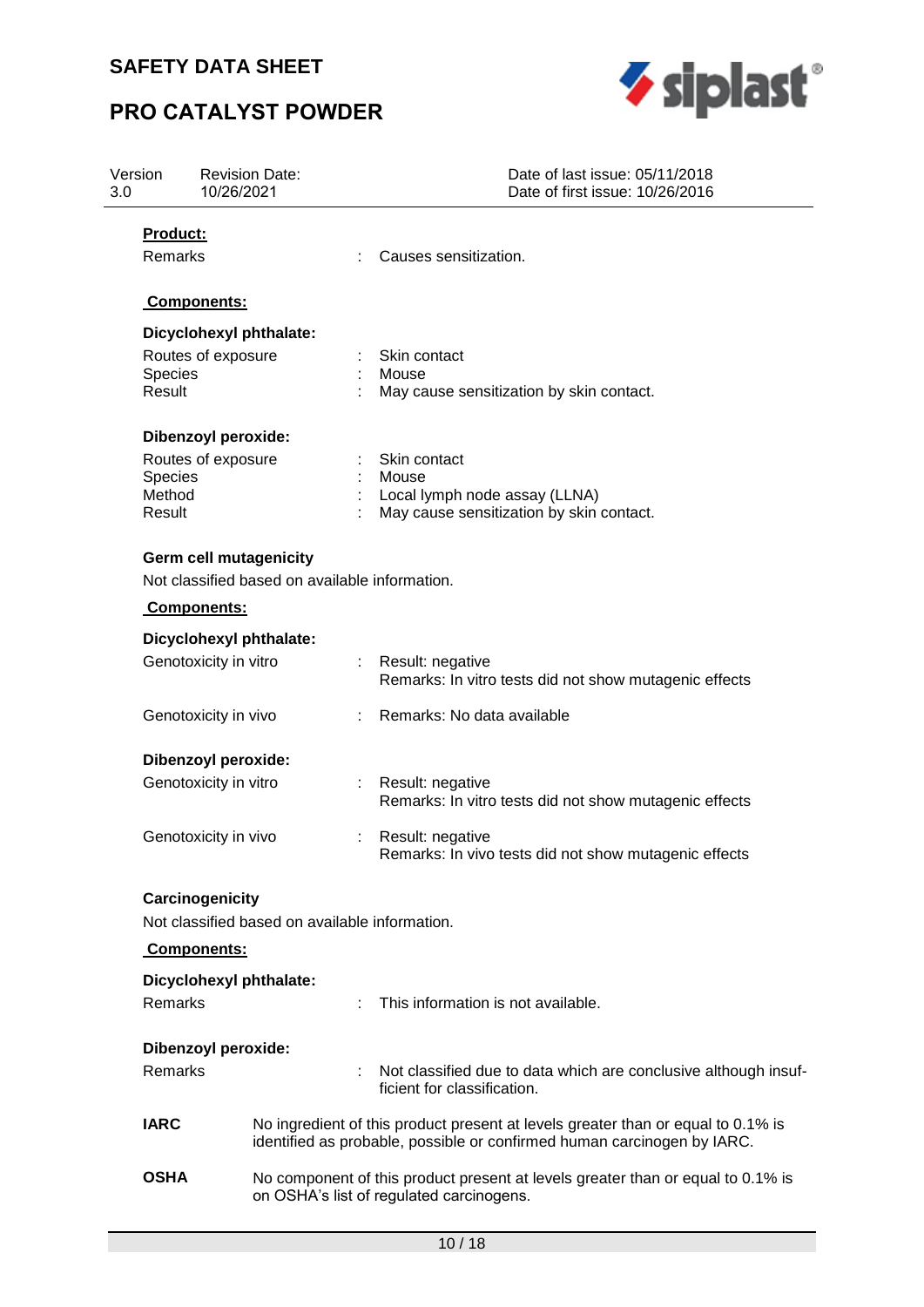

# **PRO CATALYST POWDER**

| Version | <b>Revision Date:</b> | Date of last issue: 05/11/2018  |
|---------|-----------------------|---------------------------------|
| 3.0     | 10/26/2021            | Date of first issue: 10/26/2016 |
|         |                       |                                 |

**NTP** No ingredient of this product present at levels greater than or equal to 0.1% is identified as a known or anticipated carcinogen by NTP.

#### **Reproductive toxicity**

May damage the unborn child.

#### **Components:**

| Dicyclohexyl phthalate:<br>Reproductive toxicity - As-<br>$\mathcal{L}^{\mathcal{L}}$<br>sessment |  | Clear evidence of adverse effects on development, based on<br>animal experiments.<br>Remarks: Based on harmonised classification in EU regulation<br>1272/2008, Annex VI |  |
|---------------------------------------------------------------------------------------------------|--|--------------------------------------------------------------------------------------------------------------------------------------------------------------------------|--|
| Dibenzoyl peroxide:                                                                               |  |                                                                                                                                                                          |  |
| Effects on fertility                                                                              |  | : Species: Rat, male<br><b>Application Route: Oral</b><br>General Toxicity Parent: NOAEL: 1,000 mg/kg body weight<br>Method: OECD Test Guideline 422                     |  |
|                                                                                                   |  | Species: Rat, female<br><b>Application Route: Oral</b><br>General Toxicity Parent: NOAEL: 500 mg/kg body weight<br>Method: OECD Test Guideline 422                       |  |
| Reproductive toxicity - As-<br>sessment                                                           |  | : No evidence of adverse effects on sexual function and fertility,<br>or on development, based on animal experiments.                                                    |  |

### **STOT-single exposure**

Not classified based on available information.

### **Components:**

#### **Dibenzoyl peroxide:**

| Routes of exposure |  | Ingestion                                                     |
|--------------------|--|---------------------------------------------------------------|
| Assessment         |  | The substance or mixture is not classified as specific target |
|                    |  | organ toxicant, single exposure.                              |

### **STOT-repeated exposure**

Not classified based on available information.

### **Components:**

### **Dibenzoyl peroxide:**

| Routes of exposure |  | Ingestion                                                     |
|--------------------|--|---------------------------------------------------------------|
| Assessment         |  | The substance or mixture is not classified as specific target |
|                    |  | organ toxicant, repeated exposure.                            |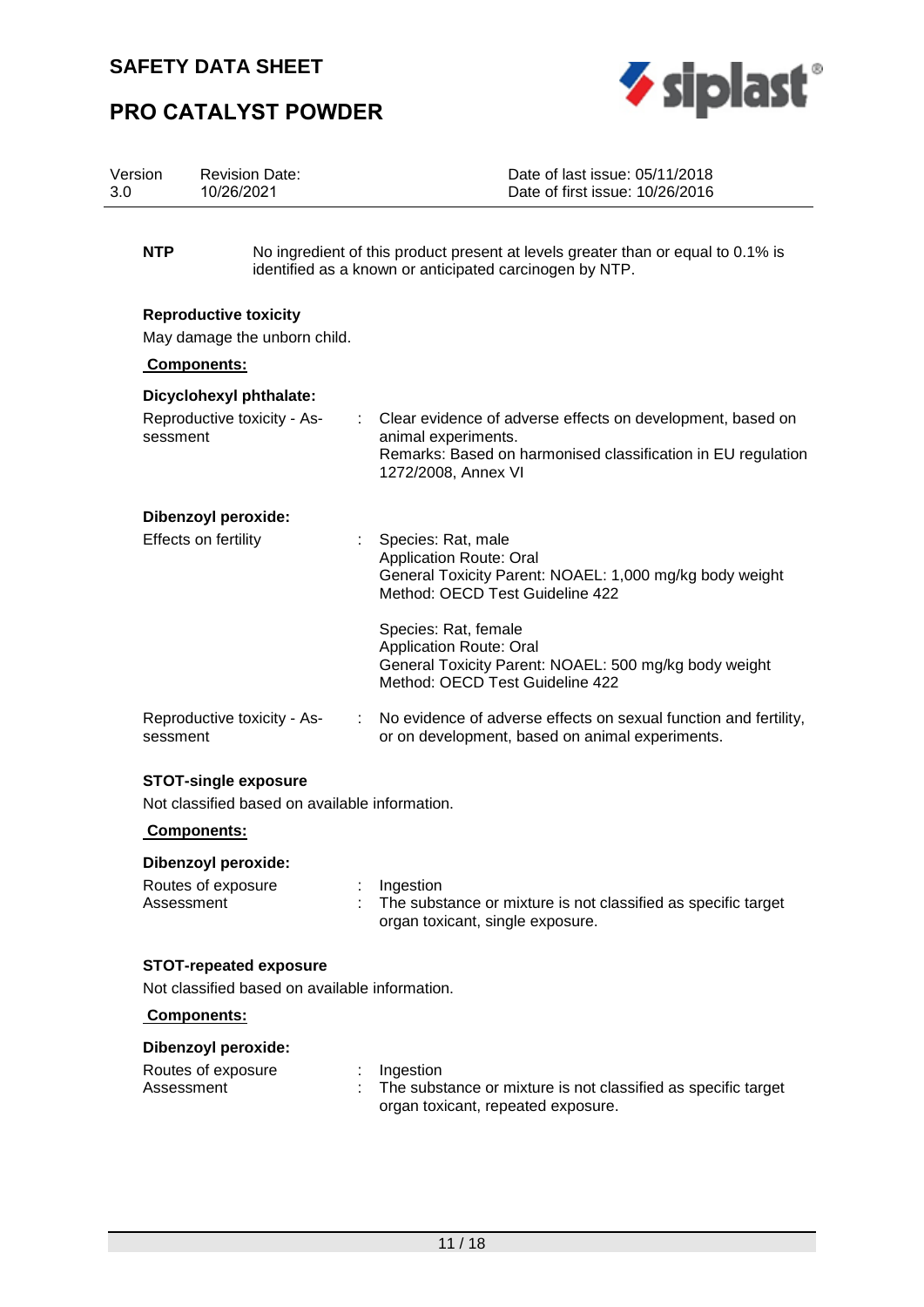

# **PRO CATALYST POWDER**

| Version<br>3.0          | <b>Revision Date:</b><br>10/26/2021 |                           | Date of last issue: 05/11/2018<br>Date of first issue: 10/26/2016 |
|-------------------------|-------------------------------------|---------------------------|-------------------------------------------------------------------|
|                         | <b>Repeated dose toxicity</b>       |                           |                                                                   |
|                         | <b>Components:</b>                  |                           |                                                                   |
|                         | Dicyclohexyl phthalate:             |                           |                                                                   |
| <b>Species</b><br>NOAFI |                                     | Rat<br>$50 \text{ m}$ aka |                                                                   |

| <b>Species</b>           | кат                       |
|--------------------------|---------------------------|
| <b>NOAEL</b>             | $: 50 \text{ mg/kg}$      |
| <b>Application Route</b> | $:$ Ingestion             |
| Exposure time            | - 90 Y                    |
| Method                   | : OECD Test Guideline 408 |
|                          |                           |

## **Aspiration toxicity**

Not classified based on available information.

### **Components:**

## **Dibenzoyl peroxide:**

No aspiration toxicity classification

### **Further information**

#### **Product:**

Remarks : No data available

### **SECTION 12. ECOLOGICAL INFORMATION**

### **Ecotoxicity**

### **Components:**

| Dicyclohexyl phthalate:                                                          |                                                                                                                                                                                                                               |
|----------------------------------------------------------------------------------|-------------------------------------------------------------------------------------------------------------------------------------------------------------------------------------------------------------------------------|
| Toxicity to fish                                                                 | : LC50 (Oryzias latipes (Orange-red killifish)): $> 2$ mg/l<br>Exposure time: 96 h<br>Remarks: No toxicity at the limit of solubility.                                                                                        |
| aquatic invertebrates                                                            | Toxicity to daphnia and other : NOEC (Daphnia magna (Water flea)): > 2 mg/l<br>Exposure time: 48 h<br>Remarks: No toxicity at the limit of solubility.                                                                        |
| Toxicity to algae                                                                | $\therefore$ ErC50 (Pseudokirchneriella subcapitata (green algae)): > 2<br>mg/l<br>Exposure time: 72 h<br>Test Type: Growth inhibition<br>Method: OECD Test Guideline 201<br>Remarks: No toxicity at the limit of solubility. |
| Toxicity to daphnia and other :<br>aquatic invertebrates (Chron-<br>ic toxicity) | NOEC (Daphnia magna (Water flea)): 0.181 mg/l<br>Exposure time: 21 d<br>Method: OECD Test Guideline 211                                                                                                                       |
| Toxicity to microorganisms                                                       | $\therefore$ NOEC: $>$ 100 mg/l<br>Exposure time: 3 h<br>Test Type: Respiration inhibition                                                                                                                                    |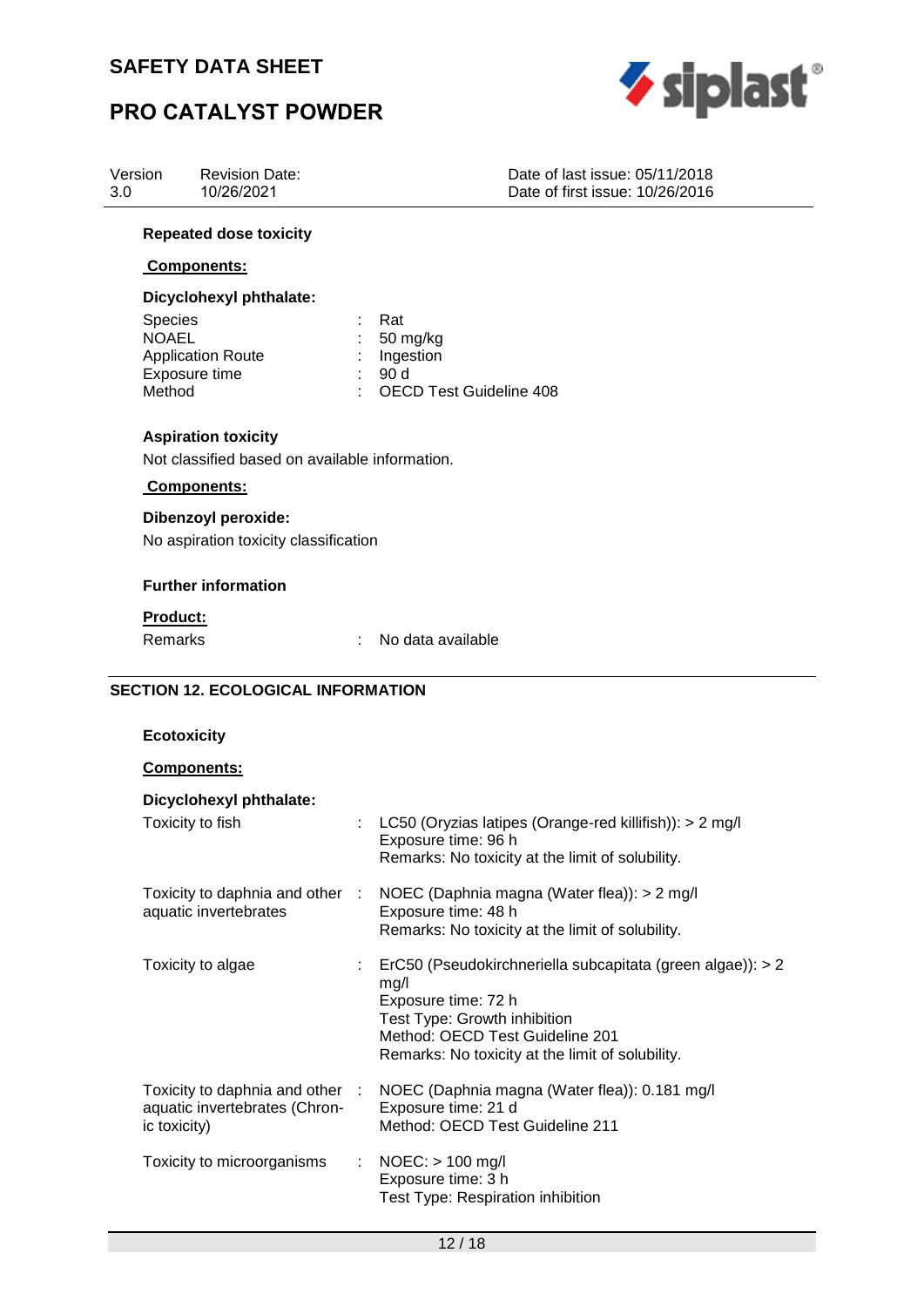# **PRO CATALYST POWDER**



| Version<br>3.0 | <b>Revision Date:</b><br>10/26/2021            |              | Date of last issue: 05/11/2018<br>Date of first issue: 10/26/2016                                                                                                      |
|----------------|------------------------------------------------|--------------|------------------------------------------------------------------------------------------------------------------------------------------------------------------------|
|                |                                                |              | Method: OECD Test Guideline 209                                                                                                                                        |
|                | <b>Ecotoxicology Assessment</b>                |              |                                                                                                                                                                        |
|                | Chronic aquatic toxicity                       |              | : Harmful to aquatic life with long lasting effects.                                                                                                                   |
|                | <b>Dibenzoyl peroxide:</b>                     |              |                                                                                                                                                                        |
|                | Toxicity to fish                               |              | : EC50 (Oncorhynchus mykiss (rainbow trout)): 0.06 mg/l<br>Exposure time: 96 h<br>Method: OECD Test Guideline 203                                                      |
|                | aquatic invertebrates                          |              | Toxicity to daphnia and other : EC50 (Daphnia magna (Water flea)): 0.11 mg/l<br>Exposure time: 48 h<br>Method: OECD Test Guideline 202                                 |
|                | Toxicity to algae                              |              | : EC50 (Pseudokirchneriella subcapitata (green algae)): 0.06<br>mg/l<br>Exposure time: 72 h<br>Method: OECD Test Guideline 201                                         |
| icity)         | M-Factor (Acute aquatic tox-                   | <b>COLLE</b> | 10                                                                                                                                                                     |
| ic toxicity)   | aquatic invertebrates (Chron-                  |              | Toxicity to daphnia and other : EC10 (Daphnia magna (Water flea)): 0.001 mg/l<br>Exposure time: 21 d<br>Test Type: semi-static test<br>Method: OECD Test Guideline 211 |
| toxicity)      | M-Factor (Chronic aquatic                      | ÷.           | 10                                                                                                                                                                     |
|                | Toxicity to microorganisms                     |              | $\therefore$ EC50 (Bacteria): 35 mg/l                                                                                                                                  |
|                | <b>Ecotoxicology Assessment</b>                |              |                                                                                                                                                                        |
|                |                                                |              | Acute aquatic toxicity : Very toxic to aquatic life.                                                                                                                   |
|                | Chronic aquatic toxicity                       |              | : Very toxic to aquatic life with long lasting effects.                                                                                                                |
|                | <b>Persistence and degradability</b>           |              |                                                                                                                                                                        |
|                | Components:                                    |              |                                                                                                                                                                        |
|                | Dicyclohexyl phthalate:<br>Biodegradability    |              | Result: Readily biodegradable.                                                                                                                                         |
|                | <b>Dibenzoyl peroxide:</b><br>Biodegradability |              | : Result: Inherently biodegradable.                                                                                                                                    |
|                | <b>Bioaccumulative potential</b>               |              |                                                                                                                                                                        |
|                | Components:                                    |              |                                                                                                                                                                        |
|                | Dicyclohexyl phthalate:                        |              |                                                                                                                                                                        |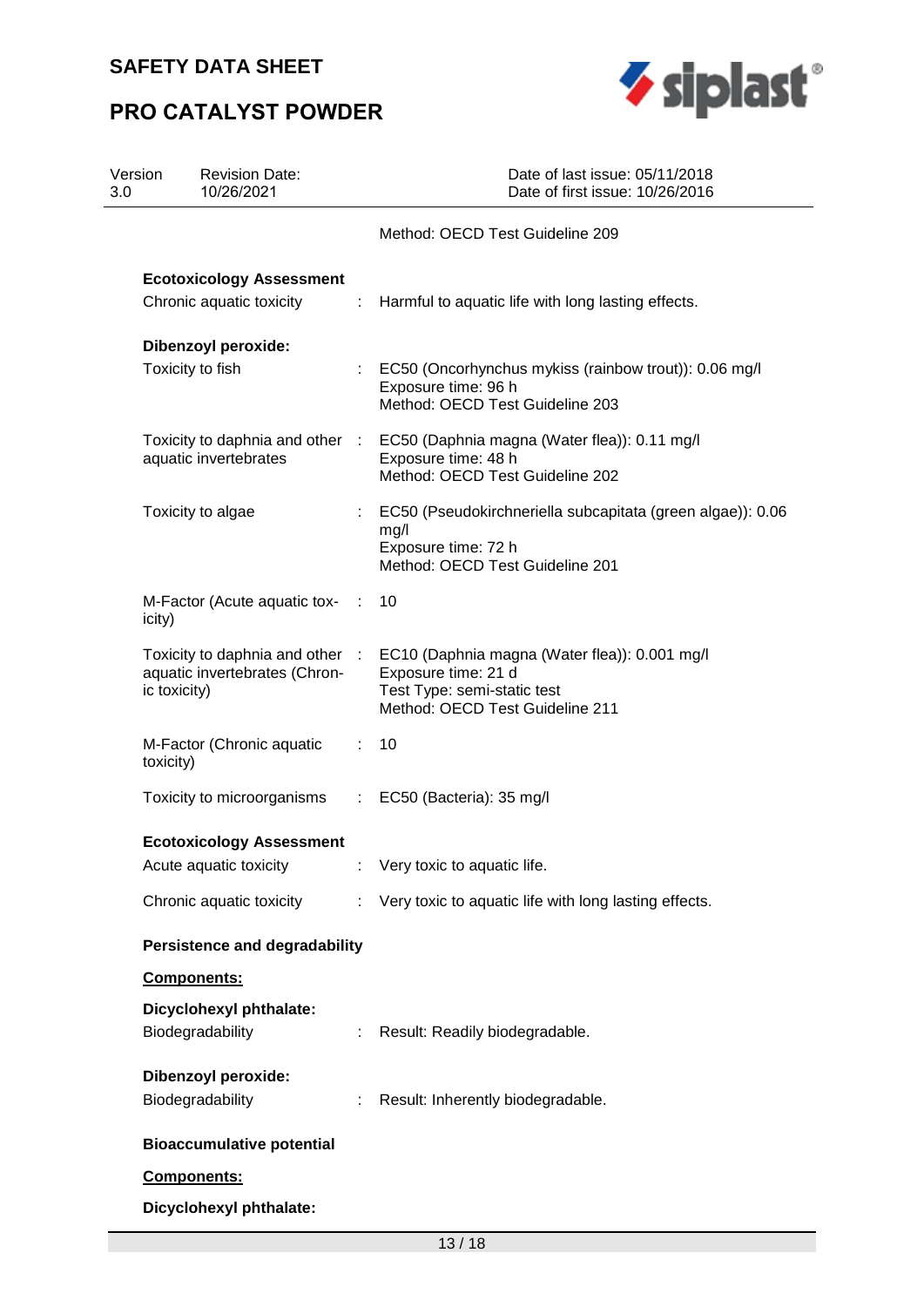# **PRO CATALYST POWDER**



| Version<br>3.0 | <b>Revision Date:</b><br>10/26/2021                               | Date of last issue: 05/11/2018<br>Date of first issue: 10/26/2016                                                                                                                                                                                                                                                                     |
|----------------|-------------------------------------------------------------------|---------------------------------------------------------------------------------------------------------------------------------------------------------------------------------------------------------------------------------------------------------------------------------------------------------------------------------------|
|                | Partition coefficient: n-<br>octanol/water                        | log Pow: 4.82 (25 °C / 25 °C)                                                                                                                                                                                                                                                                                                         |
|                | Dibenzoyl peroxide:<br>Partition coefficient: n-<br>octanol/water | : $log Pow: 3.2 (20 °C / 20 °C)$                                                                                                                                                                                                                                                                                                      |
|                | <b>Mobility in soil</b><br>No data available                      |                                                                                                                                                                                                                                                                                                                                       |
|                | Other adverse effects                                             |                                                                                                                                                                                                                                                                                                                                       |
|                | <b>Product:</b>                                                   |                                                                                                                                                                                                                                                                                                                                       |
|                | Ozone-Depletion Potential                                         | Regulation: 40 CFR Protection of Environment; Part 82 Pro-<br>tection of Stratospheric Ozone - CAA Section 602 Class I<br><b>Substances</b><br>Remarks: This product neither contains, nor was manufac-<br>tured with a Class I or Class II ODS as defined by the U.S.<br>Clean Air Act Section 602 (40 CFR 82, Subpt. A, App.A + B). |
|                | Additional ecological infor-<br>mation                            | An environmental hazard cannot be excluded in the event of<br>unprofessional handling or disposal.<br>Very toxic to aquatic life with long lasting effects.                                                                                                                                                                           |

### **SECTION 13. DISPOSAL CONSIDERATIONS**

| <b>Disposal methods</b> |                                                                                                                                                                                                                                     |
|-------------------------|-------------------------------------------------------------------------------------------------------------------------------------------------------------------------------------------------------------------------------------|
| Waste from residues     | The product should not be allowed to enter drains, water<br>courses or the soil.<br>Do not contaminate ponds, waterways or ditches with<br>chemical or used container.<br>Dispose of wastes in an approved waste disposal facility. |
| Contaminated packaging  | Empty remaining contents.<br>Dispose of as unused product.<br>Do not re-use empty containers.<br>Do not burn, or use a cutting torch on, the empty drum.<br>Dispose of in accordance with local regulations.                        |

### **SECTION 14. TRANSPORT INFORMATION**

## **International Regulations**

| <b>UNRTDG</b>        |                                                        |
|----------------------|--------------------------------------------------------|
| UN number            | <b>UN 3106</b>                                         |
| Proper shipping name | ORGANIC PEROXIDE TYPE D, SOLID<br>(DIBENZOYL PEROXIDE) |
| Class                | - 5.2                                                  |
| Packing group        | Not assigned by regulation                             |
| Labels               | : 5.2                                                  |
| <b>IATA-DGR</b>      |                                                        |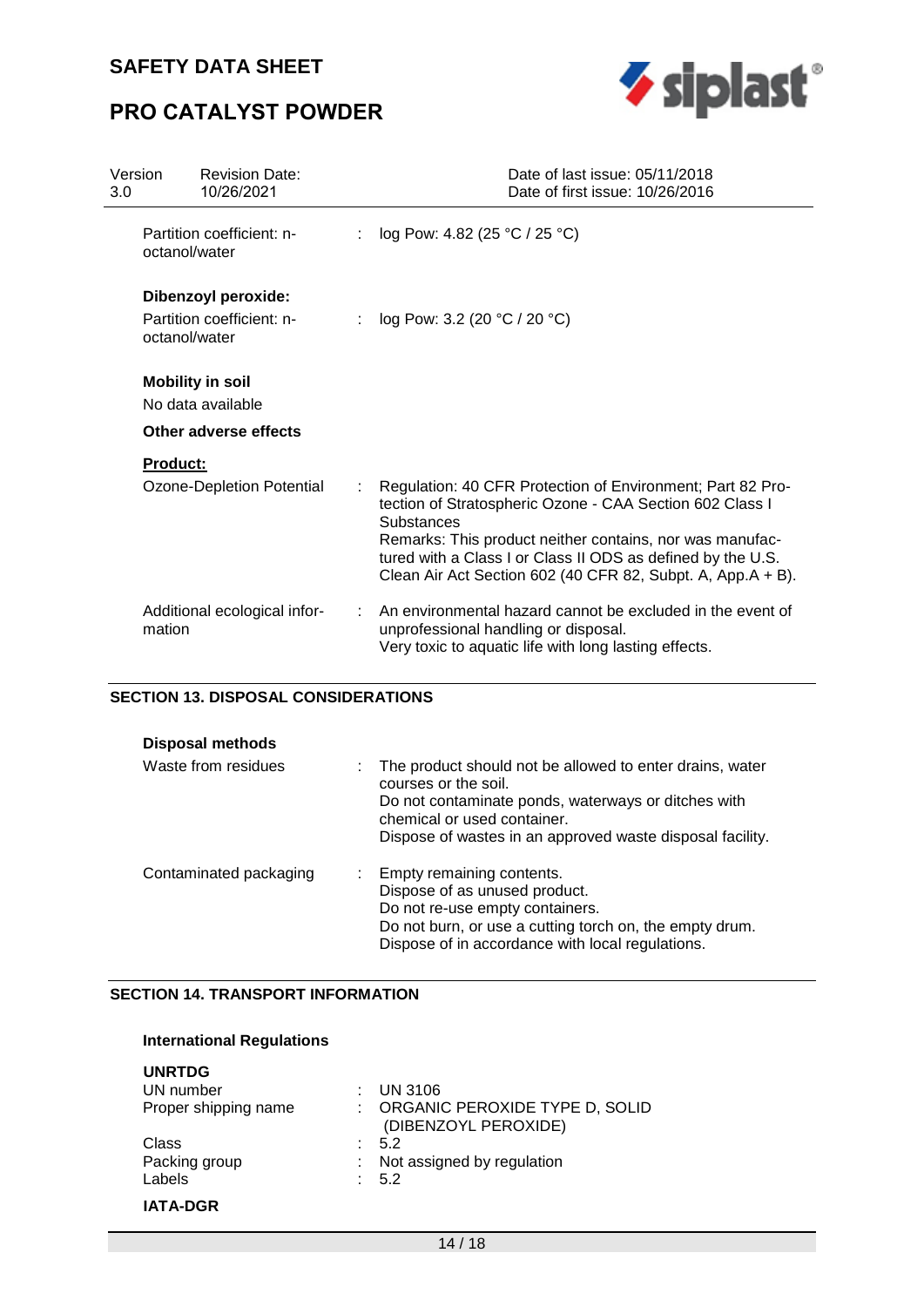# **PRO CATALYST POWDER**



| Version<br>3.0 | <b>Revision Date:</b><br>10/26/2021 | Date of last issue: 05/11/2018<br>Date of first issue: 10/26/2016 |
|----------------|-------------------------------------|-------------------------------------------------------------------|
| UN/ID No.      |                                     | $\therefore$ UN 3106                                              |
|                | Proper shipping name                | Organic peroxide type D, solid<br>(Dibenzoyl peroxide)            |
| Class          |                                     | 5.2                                                               |
|                | Packing group                       | Not assigned by regulation                                        |
| Labels         |                                     | Organic Peroxides, Keep Away From Heat                            |
| aircraft)      | Packing instruction (cargo          | 570                                                               |
| ger aircraft)  | Packing instruction (passen-        | 570                                                               |
|                | <b>IMDG-Code</b>                    |                                                                   |
|                | UN number                           | $\therefore$ UN 3106                                              |
|                | Proper shipping name                | : ORGANIC PEROXIDE TYPE D, SOLID<br>(DIBENZOYL PEROXIDE)          |
| Class          |                                     | 5.2                                                               |
|                | Packing group                       | Not assigned by regulation                                        |
| Labels         |                                     | 5.2                                                               |
| EmS Code       |                                     | $F-J, S-R$                                                        |
|                | Marine pollutant                    | yes                                                               |

### **Transport in bulk according to Annex II of MARPOL 73/78 and the IBC Code**

Not applicable for product as supplied.

#### **Domestic regulation**

#### **49 CFR**

| <b>UN 3106</b><br>: Organic peroxide type D, solid<br>(Dibenzoyl peroxide, <= 51%) |
|------------------------------------------------------------------------------------|
| $\therefore$ 5.2                                                                   |
| : Not assigned by regulation                                                       |
| : ORGANIC PEROXIDE                                                                 |
| 145                                                                                |
| ves                                                                                |
|                                                                                    |

### **Special precautions for user**

The transport classification(s) provided herein are for informational purposes only, and solely based upon the properties of the unpackaged material as it is described within this Safety Data Sheet. Transportation classifications may vary by mode of transportation, package sizes, and variations in regional or country regulations.

#### **SECTION 15. REGULATORY INFORMATION**

#### **EPCRA - Emergency Planning and Community Right-to-Know**

#### **CERCLA Reportable Quantity**

This material does not contain any components with a CERCLA RQ.

#### **SARA 304 Extremely Hazardous Substances Reportable Quantity**

This material does not contain any components with a section 304 EHS RQ.

**SARA 302 Extremely Hazardous Substances Threshold Planning Quantity**  This material does not contain any components with a section 302 EHS TPQ.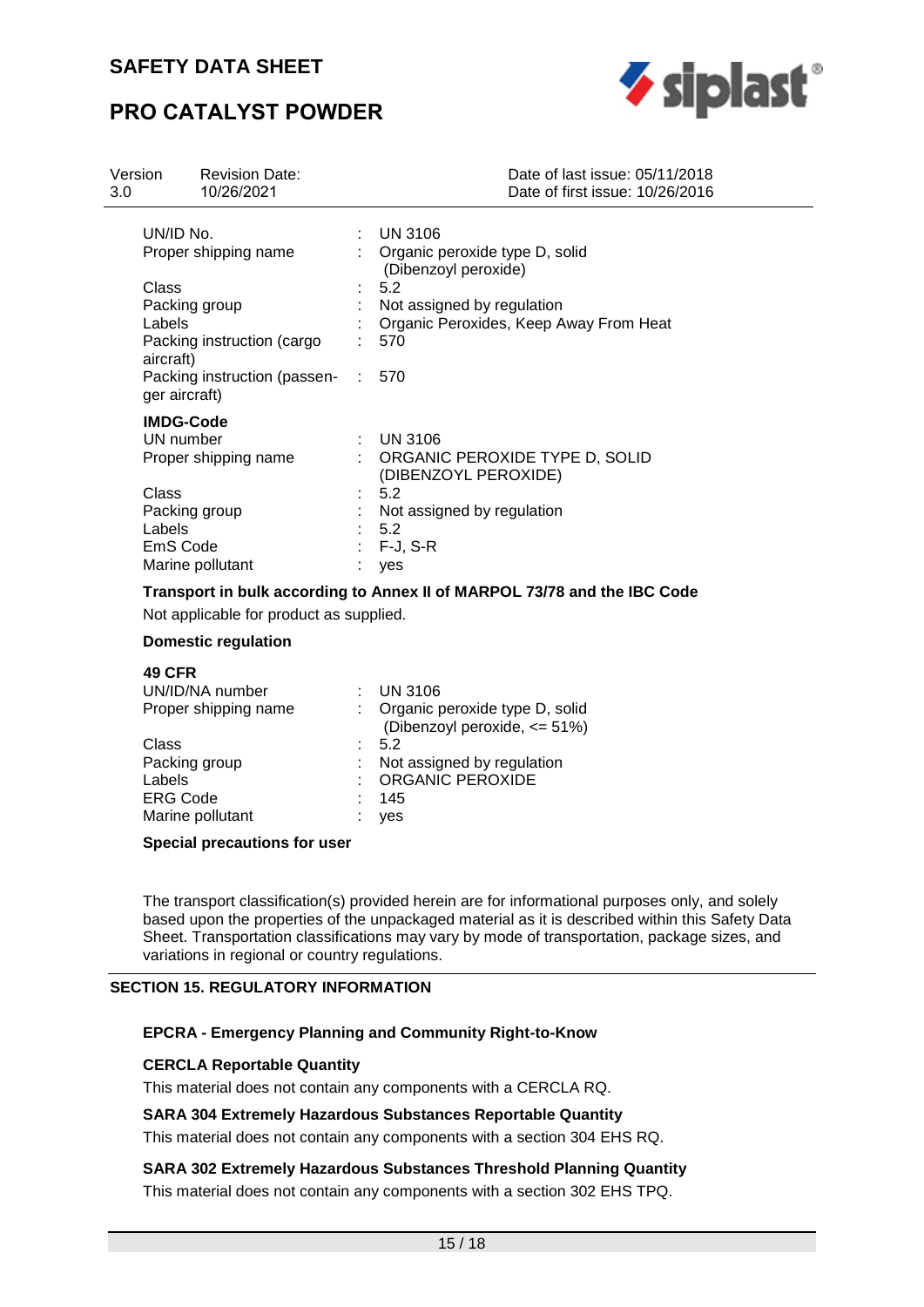## **PRO CATALYST POWDER**



| Version<br>3.0  | <b>Revision Date:</b><br>10/26/2021 |                                                                                                                              | Date of last issue: 05/11/2018<br>Date of first issue: 10/26/2016 |
|-----------------|-------------------------------------|------------------------------------------------------------------------------------------------------------------------------|-------------------------------------------------------------------|
|                 | SARA 311/312 Hazards                | Organic peroxides<br>÷<br>Serious eye damage or eye irritation<br>Respiratory or skin sensitization<br>Reproductive toxicity |                                                                   |
| <b>SARA 313</b> |                                     | established by SARA Title III, Section 313:                                                                                  | The following components are subject to reporting levels          |
|                 |                                     | Dibenzoyl perox-<br>ide                                                                                                      | 94-36-0                                                           |

### **Clean Air Act**

This product neither contains, nor was manufactured with a Class I or Class II ODS as defined by the U.S. Clean Air Act Section 602 (40 CFR 82, Subpt. A, App.A + B).

This product does not contain any hazardous air pollutants (HAP), as defined by the U.S. Clean Air Act Section 112 (40 CFR 61).

This product does not contain any chemicals listed under the U.S. Clean Air Act Section 112(r) for Accidental Release Prevention (40 CFR 68.130, Subpart F).

This product does not contain any chemicals listed under the U.S. Clean Air Act Section 111 SOCMI Intermediate or Final VOC's (40 CFR 60.489).

#### **Clean Water Act**

This product does not contain any Hazardous Substances listed under the U.S. CleanWater Act, Section 311, Table 116.4A.

This product does not contain any Hazardous Chemicals listed under the U.S. CleanWater Act, Section 311, Table 117.3.

This product does not contain any toxic pollutants listed under the U.S. Clean Water Act Section 307

#### **California Prop. 65**

This product does not contain any chemicals known to the State of California to cause cancer, birth, or any other reproductive defects.

#### **The ingredients of this product are reported in the following inventories:**

| DSL (CA)         | All components of this product are on the Canadian DSL |
|------------------|--------------------------------------------------------|
| AICS (AU)        | On the inventory, or in compliance with the inventory  |
| ENCS (JP)        | On the inventory, or in compliance with the inventory  |
| ISHL (JP)        | On the inventory, or in compliance with the inventory  |
| <b>KECI (KR)</b> | On the inventory, or in compliance with the inventory  |
| PICCS (PH)       | On the inventory, or in compliance with the inventory  |
| IECSC (CN)       | On the inventory, or in compliance with the inventory  |
| TCSI (TW)        | On the inventory, or in compliance with the inventory  |
| TSCA (US)        | On TSCA Inventory                                      |
|                  |                                                        |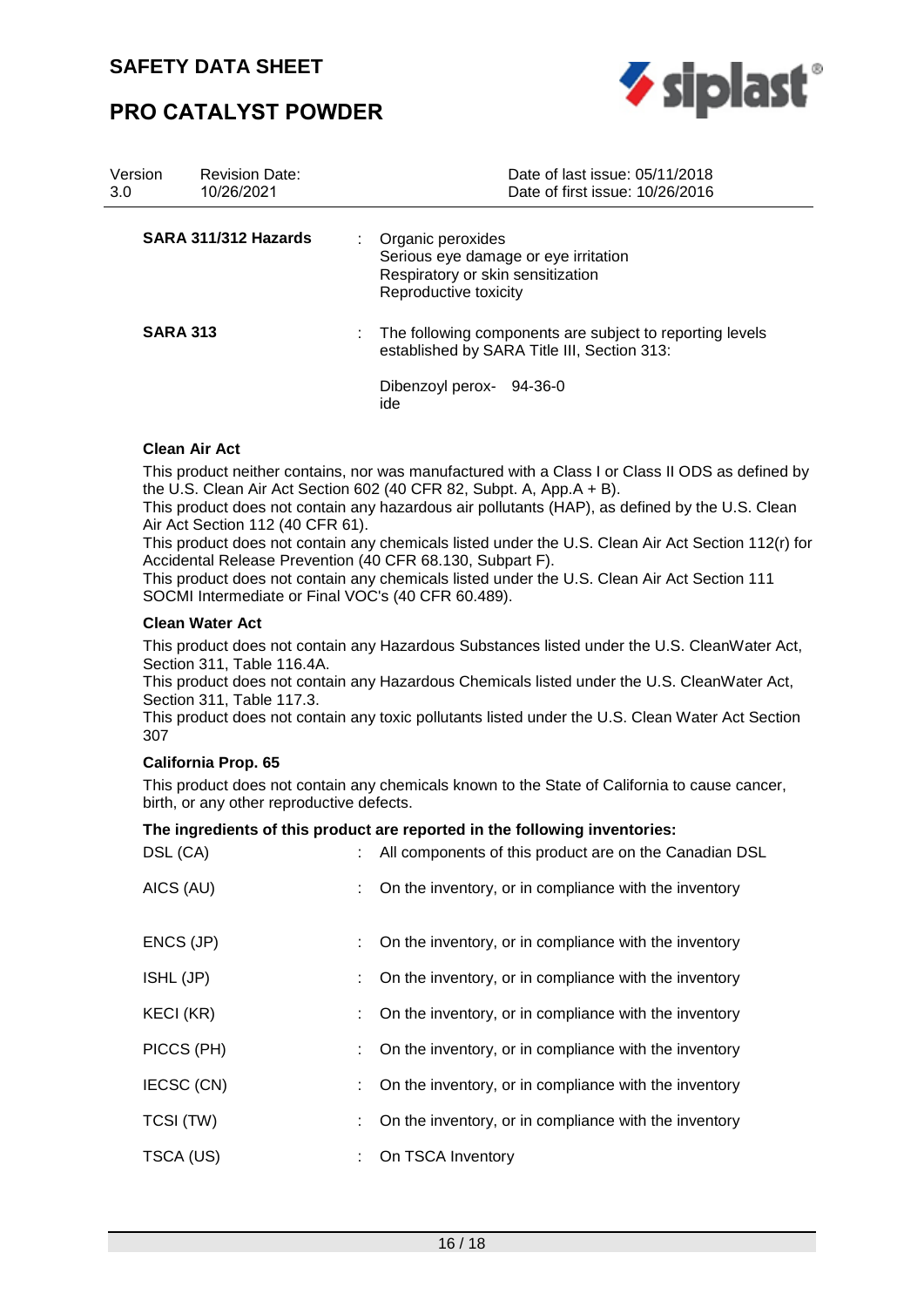



| Version | <b>Revision Date:</b> | Date of last issue: 05/11/2018  |
|---------|-----------------------|---------------------------------|
| 3.0     | 10/26/2021            | Date of first issue: 10/26/2016 |

#### **TSCA list**

No substances are subject to a Significant New Use Rule.

No substances are subject to TSCA 12(b) export notification requirements.

### **SECTION 16. OTHER INFORMATION**

| <b>Full text of other abbreviations</b>                                                        |
|------------------------------------------------------------------------------------------------|
| : USA. ACGIH Threshold Limit Values (TLV)                                                      |
| : USA. NIOSH Recommended Exposure Limits                                                       |
| : USA. OSHA - TABLE Z-1 Limits for Air Contaminants -<br>1910.1000                             |
| : USA. Occupational Exposure Limits (OSHA) - Table Z-1 Lim-<br>its for Air Contaminants        |
| : 8-hour, time-weighted average                                                                |
| : Time-weighted average concentration for up to a 10-hour<br>workday during a 40-hour workweek |
| : 8-hour time weighted average                                                                 |
| : 8-hour time weighted average                                                                 |
|                                                                                                |

AICS - Australian Inventory of Chemical Substances; ASTM - American Society for the Testing of Materials; bw - Body weight; CERCLA - Comprehensive Environmental Response, Compensation, and Liability Act; CMR - Carcinogen, Mutagen or Reproductive Toxicant; DIN - Standard of the German Institute for Standardisation; DOT - Department of Transportation; DSL - Domestic Substances List (Canada); ECx - Concentration associated with x% response; EHS - Extremely Hazardous Substance; ELx - Loading rate associated with x% response; EmS - Emergency Schedule; ENCS - Existing and New Chemical Substances (Japan); ErCx - Concentration associated with x% growth rate response; ERG - Emergency Response Guide; GHS - Globally Harmonized System; GLP - Good Laboratory Practice; HMIS - Hazardous Materials Identification System; IARC - International Agency for Research on Cancer; IATA - International Air Transport Association; IBC - International Code for the Construction and Equipment of Ships carrying Dangerous Chemicals in Bulk; IC50 - Half maximal inhibitory concentration; ICAO - International Civil Aviation Organization; IECSC - Inventory of Existing Chemical Substances in China; IMDG - International Maritime Dangerous Goods; IMO - International Maritime Organization; ISHL - Industrial Safety and Health Law (Japan); ISO - International Organisation for Standardization; KECI - Korea Existing Chemicals Inventory; LC50 - Lethal Concentration to 50 % of a test population; LD50 - Lethal Dose to 50% of a test population (Median Lethal Dose); MARPOL - International Convention for the Prevention of Pollution from Ships; MSHA - Mine Safety and Health Administration; n.o.s. - Not Otherwise Specified; NFPA - National Fire Protection Association; NO(A)EC - No Observed (Adverse) Effect Concentration; NO(A)EL - No Observed (Adverse) Effect Level; NOELR - No Observable Effect Loading Rate; NTP - National Toxicology Program; NZIoC - New Zealand Inventory of Chemicals; OECD - Organization for Economic Co-operation and Development; OPPTS - Office of Chemical Safety and Pollution Prevention; PBT - Persistent, Bioaccumulative and Toxic substance; PICCS - Philippines Inventory of Chemicals and Chemical Substances; (Q)SAR - (Quantitative) Structure Activity Relationship; RCRA - Resource Conservation and Recovery Act; REACH - Regulation (EC) No 1907/2006 of the European Parliament and of the Council concerning the Registration, Evaluation, Authorisation and Restriction of Chemicals; RQ - Reportable Quantity; SADT - Self-Accelerating Decomposition Temperature; SARA - Superfund Amendments and Reauthorization Act; SDS - Safety Data Sheet; TCSI - Taiwan Chemical Substance Inventory; TSCA - Toxic Substances Control Act (United States); UN - United Nations; UNRTDG - United Nations Recommendations on the Transport of Dangerous Goods; vPvB - Very Persistent and Very Bioaccumulative